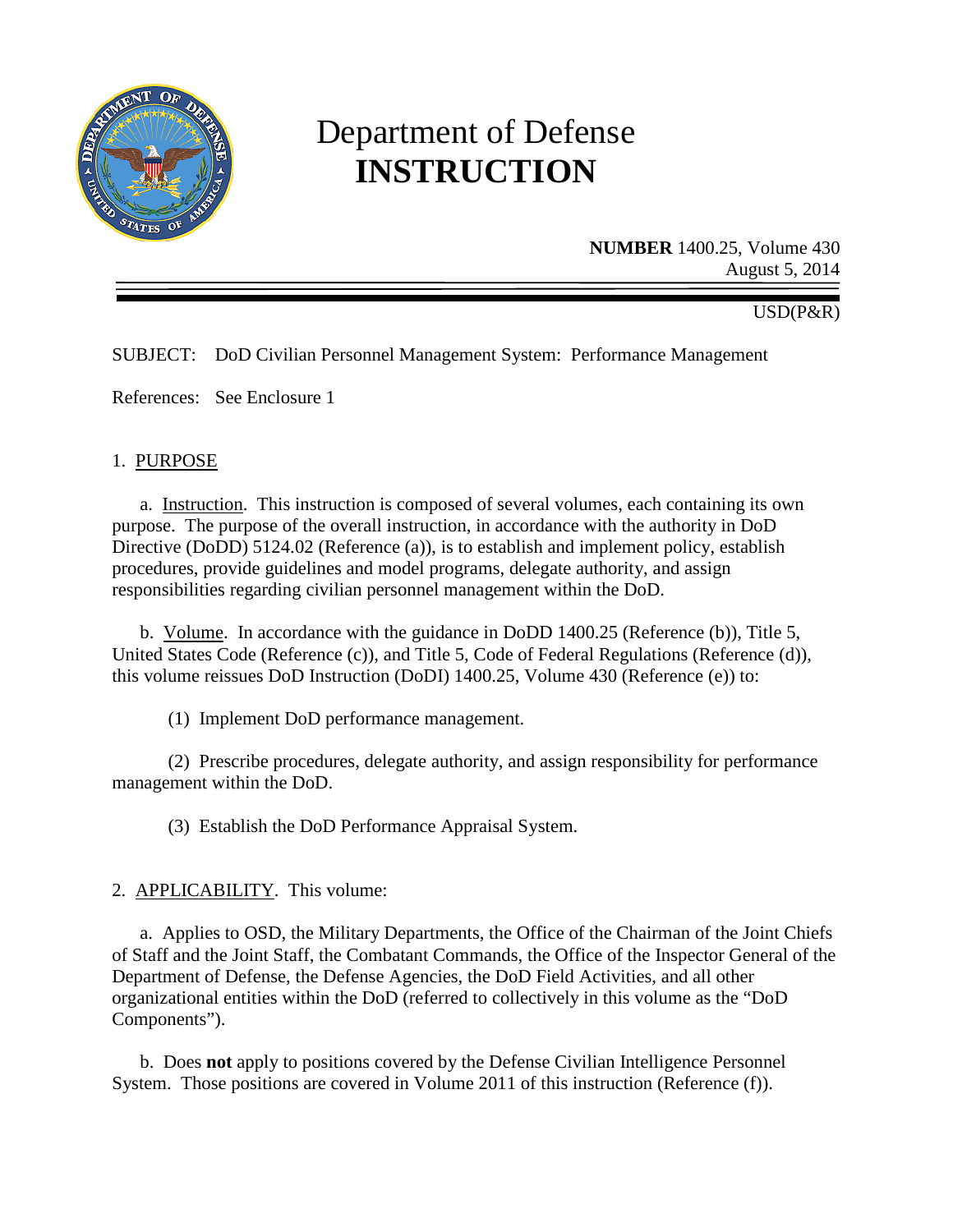3. POLICY. It is DoD policy that the objective of performance management is to improve individual, team (where applicable), and organizational performance. An integral part of this objective is the establishment of management accountability for Equal Employment Opportunity (EEO) practices and principles in accordance with DoDD 1440.1 (Reference (g)).

4. RESPONSIBILITIES: See Enclosure 2.

5. PROCEDURES. See Enclosure 3.

6. RELEASABILITY. **Cleared for public release**. This volume is available on the Internet from the DoD Issuances Website at http://www.dtic.mil/whs/directives.

7. EFFECTIVE DATE. This volume:

a. Is effective August 5, 2014.

b. Will expire effective August 5, 2024 if it hasn't been reissued or cancelled by this date in accordance with DoDI 5025.01 (Reference (h)).

sica L. Wright **Under Secretary of Defense for Personnel and Readiness** 

Enclosures

- 1. References
- 2. Responsibilities
- 3. Procedures

4. DoD Performance Appraisal System

**Glossary**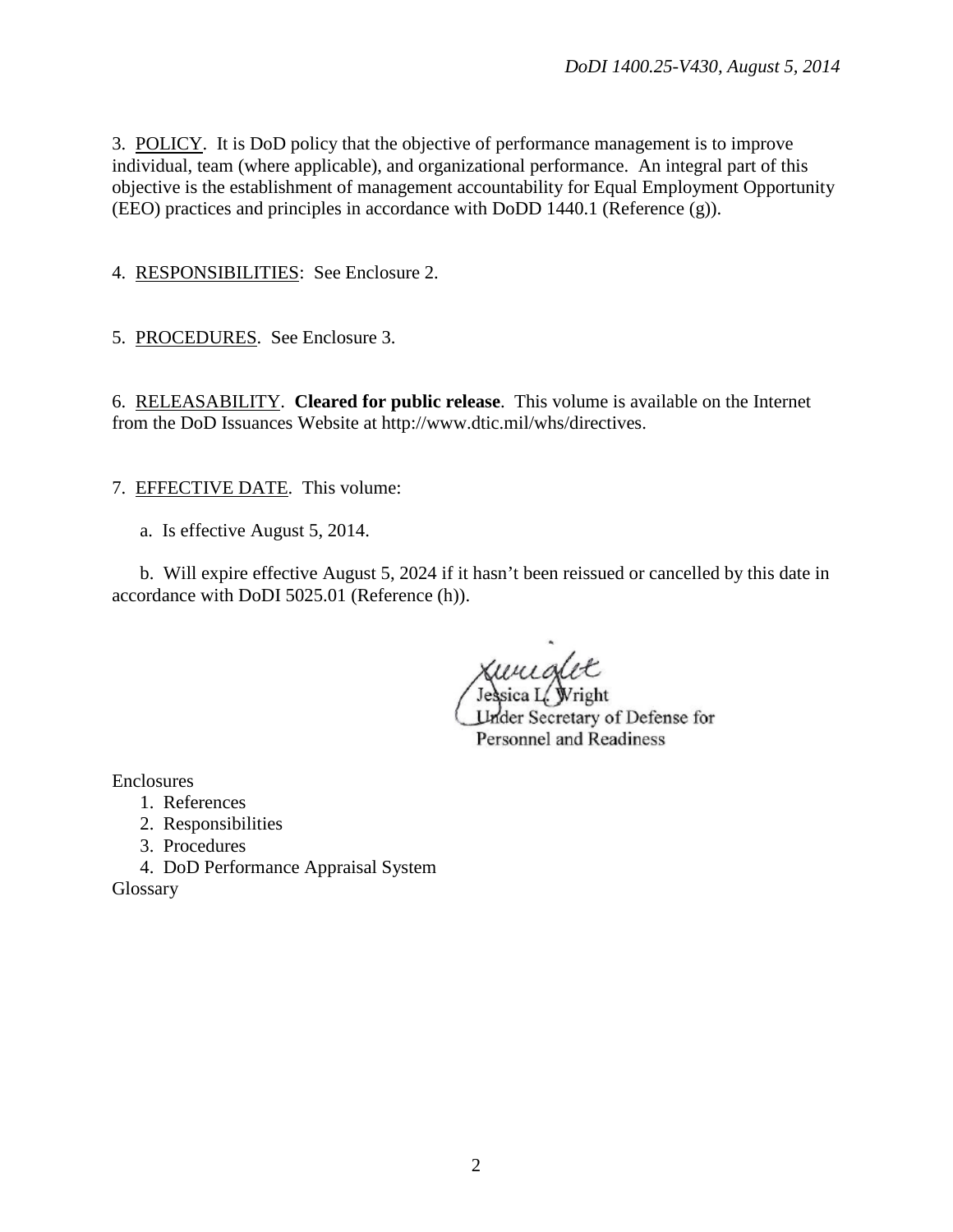# **TABLE OF CONTENTS**

| ASSISTANT SECRETARY OF DEFENSE FOR READINESS AND FORCE       |  |
|--------------------------------------------------------------|--|
| DEPUTY ASSISTANT SECRETARY OF DEFENSE FOR CIVILIAN PERSONNEL |  |
| DIRECTOR, DEPARTMENT OF DEFENSE HUMAN RESOURCE ACTIVITY      |  |
|                                                              |  |
|                                                              |  |
| ACCOUNTABILITY OF MANAGERS, SUPERVISORS, TEAM LEADERS, AND   |  |
|                                                              |  |
|                                                              |  |
|                                                              |  |
|                                                              |  |
|                                                              |  |
|                                                              |  |
|                                                              |  |
|                                                              |  |
| <b>TABLE</b>                                                 |  |
|                                                              |  |
| <b>FIGURE</b>                                                |  |
|                                                              |  |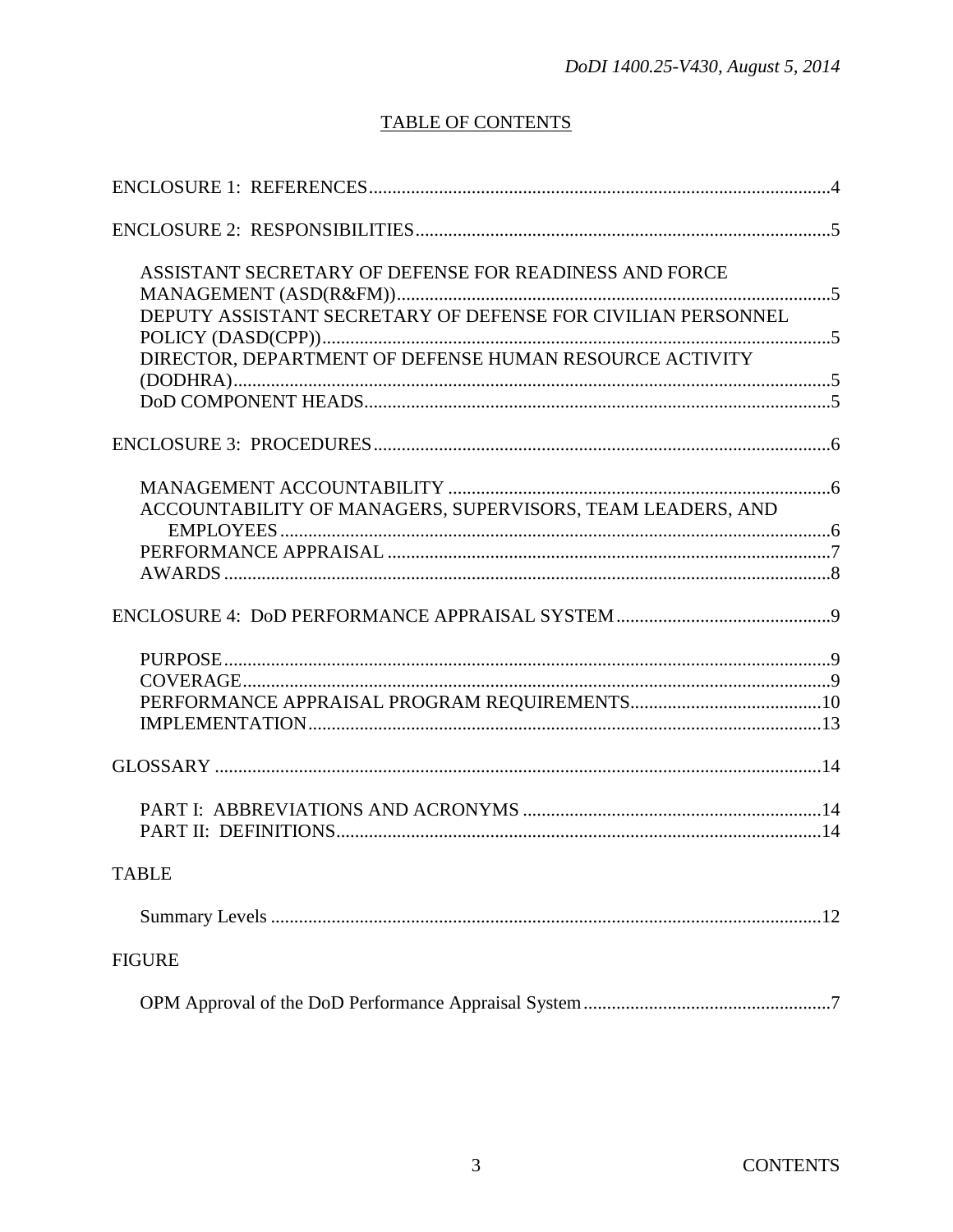## REFERENCES

- (a) DoD Directive 5124.02, "Under Secretary of Defense for Personnel and Readiness (USD(P&R))," June 23, 2008
- (b) DoD Directive 1400.25, "DoD Civilian Personnel Management System," November 25, 1996
- (c) Title 5, United States Code
- (d) Title 5, Code of Federal Regulations
- (e) DoD Instruction 1400.25, Volume 430, "DoD Civilian Personnel Management System: Performance Management," December 1, 1996, as amended (hereby cancelled)
- (f) DoD Instruction 1400.25, Volume 2011, "DoD Civilian Personnel Management System: Defense Civilian Intelligence Personnel System (DCIPS) Performance Management," August 14, 2009, as amended
- (g) DoD Directive 1440.1, "The DoD Civilian Equal Employment Opportunity (EEO) Program," May 21, 1987, as amended
- (h) DoD Instruction 5025.01, "DoD Issuances Program," June 6, 2014
- (i) DoD Instruction 1400.25, Volume 451, "DoD Civilian Personnel Management System: Awards," November 4, 2013
- (j) Title 10, United States Code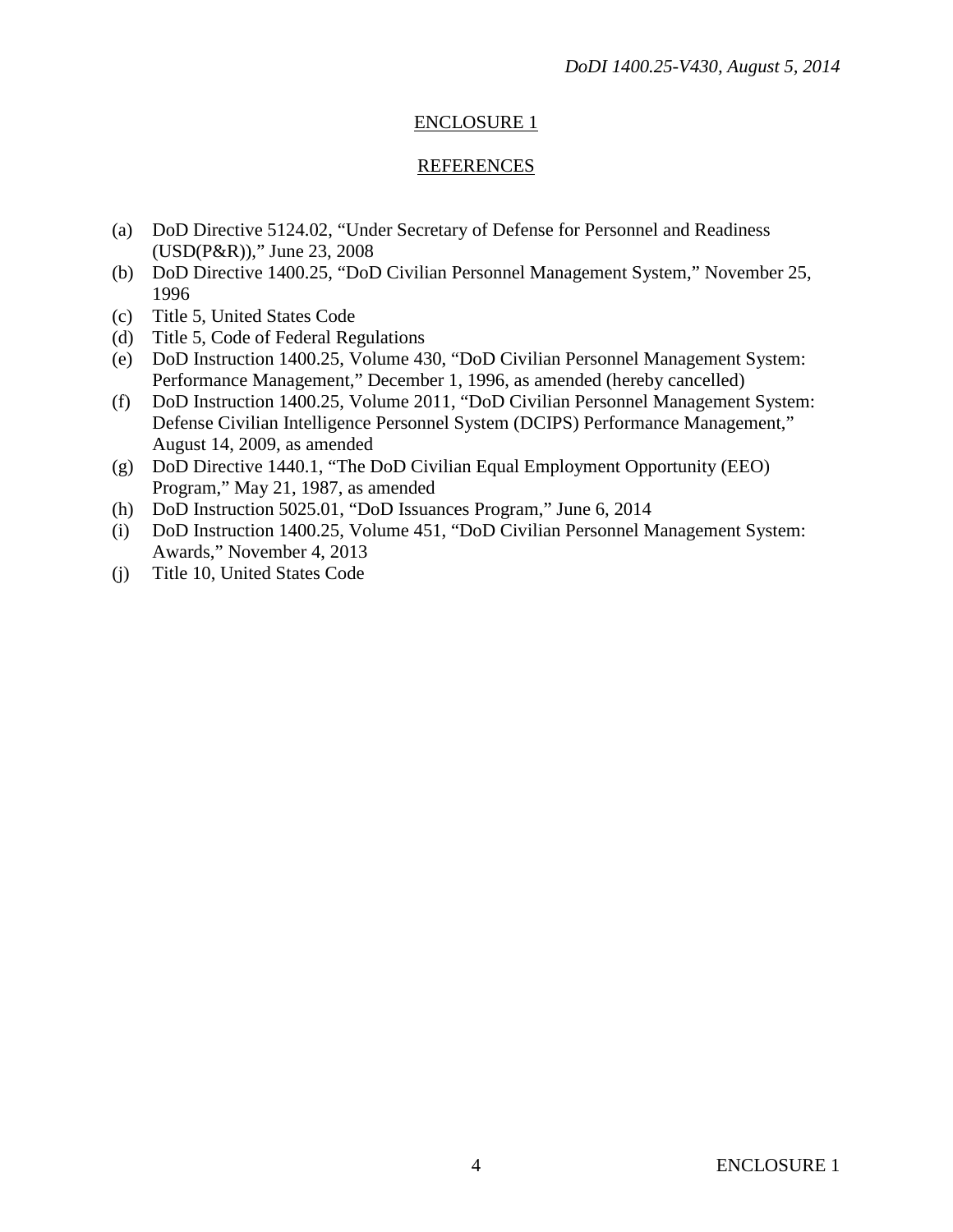## RESPONSIBILITIES

#### 1. ASSISTANT SECRETARY OF DEFENSE FOR READINESS AND FORCE

MANAGEMENT (ASD(R&FM)). Under the authority, direction, and control of the Under Secretary of Defense for Personnel and Readiness, the ASD(R&FM) has overall responsibility for DoD performance management policy.

#### 2. DEPUTY ASSISTANT SECRETARY OF DEFENSE FOR CIVILIAN PERSONNEL POLICY (DASD(CPP)). Under the authority, direction, and control of the ASD(R&FM), the DASD(CPP):

a. Monitors and oversees the efficacy and integrity of the implementation and administration of DoD performance management policy.

- b. Provides strategic policy direction and oversight.
- c. Establishes the DoD Performance Appraisal System.
- d. Assists in the development of performance management programs.

e. Provides advice and guidance on the interpretation of regulatory and policy matters regarding performance management.

3. DIRECTOR, DEPARTMENT OF DEFENSE HUMAN RESOURCE ACTIVITY (DoDHRA). Under the authority, direction, and control of the USD(P&R), the Director DoDHRA, provides support to the DASD(CPP), as appropriate, in execution of duties and responsibilities under this volume.

## 4. DoD COMPONENT HEADS. The DoD Component heads:

a. Oversee the development, implementation, application, and evaluation of performance management programs within their Components.

b. Ensure that programs established or revised after the effective date of this instruction comply with the DoD Performance Appraisal System and References (b) through (d).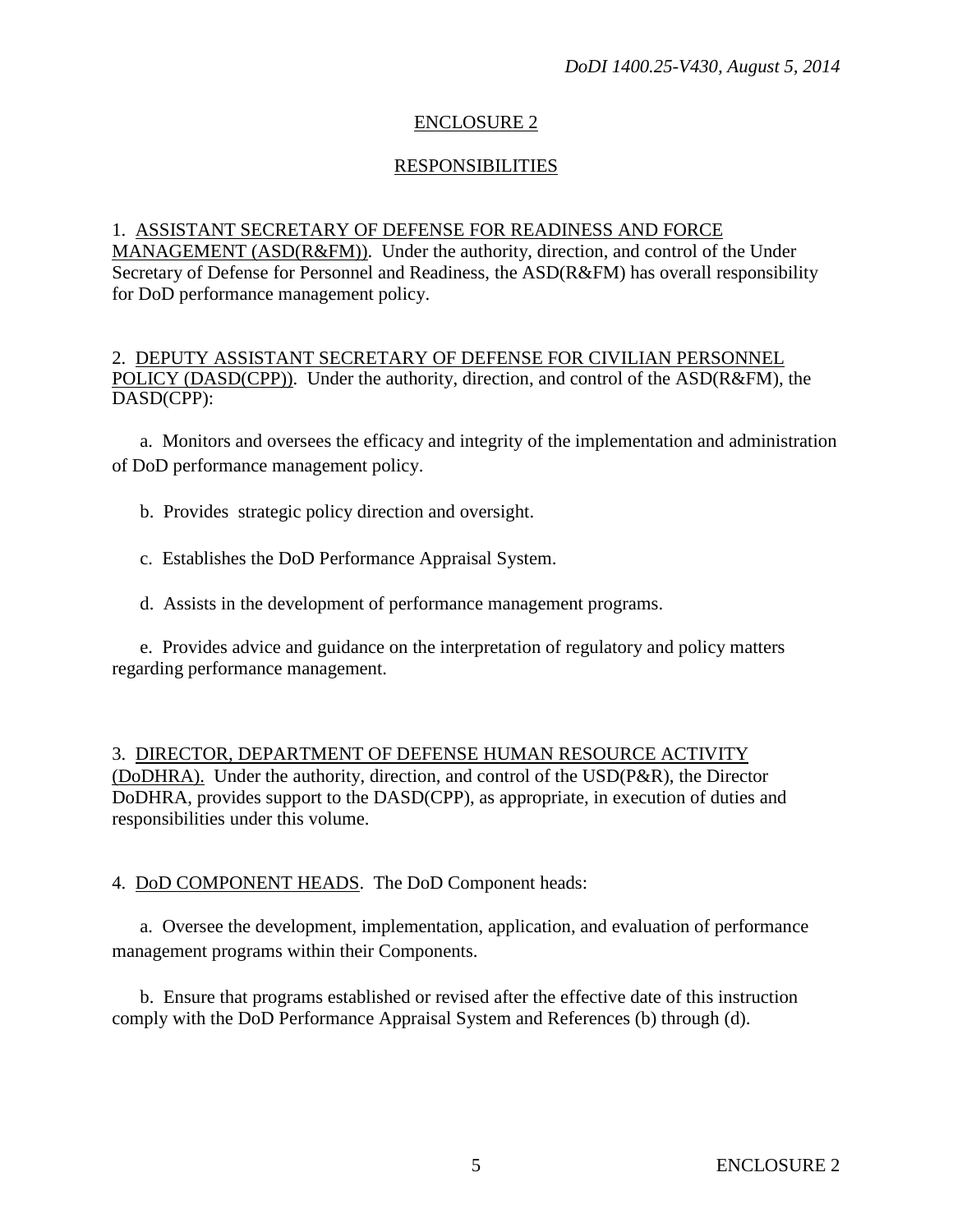# PROCEDURES

1. MANAGEMENT ACCOUNTABILITY. In achieving the objective to improve individual, team (where applicable), and organizational performance, performance management programs will:

a. Be designed to meet and integrate fully into organizational or mission goals and objectives, and management processes.

b. Be designed and used as tools for executing management and supervisory responsibilities; communicating and clarifying organizational goals and objectives to employees; involving employees in improving organizational effectiveness and in accomplishing organizational missions and goals; and assessing employee, team, and organizational effectiveness and performance.

c. Identify employee, team, and managerial accountability for the accomplishment of individual, team, and organizational goals and objectives.

d. Provide for planning, monitoring, developing, and evaluating individual, team, and organizational performance; use appropriate measures of performance to recognize and reward employees; and use the results of performance appraisal as a basis for appropriate personnel actions.

e. Support and be consistent with merit system principles in section 2301 of Reference (c).

f. Provide for involving employees and their representatives in program development, implementation, and application.

g. Provide appropriate training to those involved in the program.

h. Encourage employees to take responsibility to continuously improve, support team endeavors, develop professionally, and perform at their full potential.

i. Ensure the incorporation in performance evaluations of matters required by other law, regulation, and DoD policy including the establishment of a critical element and related performance standards concerning EEO for all supervisors, managers, and other employees with EEO responsibilities as required by Reference (g).

## 2. ACCOUNTABILITY OF MANAGERS, SUPERVISORS, TEAM LEADERS, AND

EMPLOYEES. The managers, supervisors, team leaders (where applicable), and employees are separately and collectively responsible for individual, team, and organizational performance and for creating a work culture and environment that promotes a high-performance, highinvolvement organization.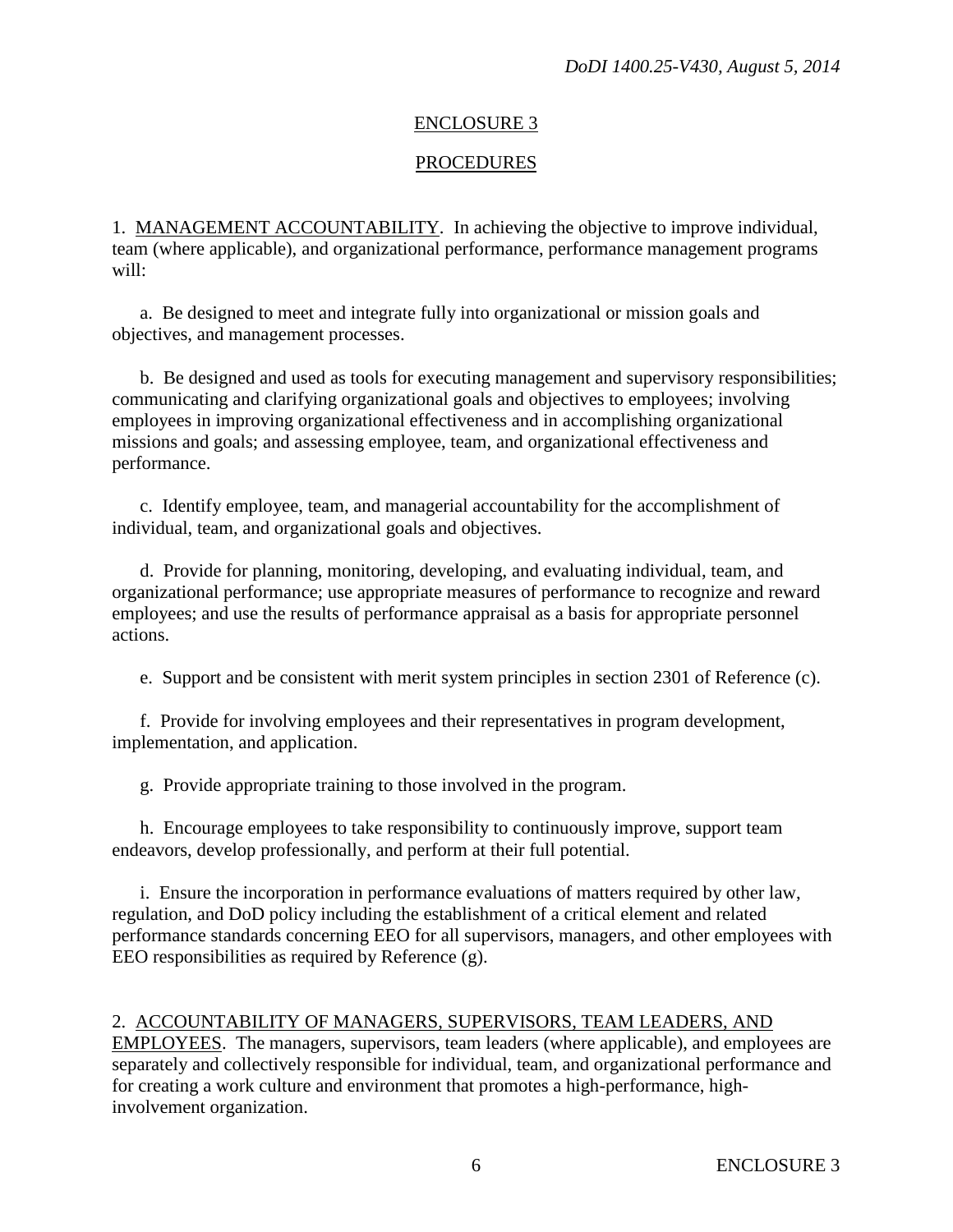#### 3. PERFORMANCE APPRAISAL

a. Enclosure 4 of this volume establishes the DoD Performance Appraisal System that has been approved by the Office of Personnel Management (OPM) (see Figure).

Figure. OPM Approval of the DoD Performance Appraisal System



**United States** Office of **Personnel Management** 

Washington, D.C. 20415

In Reply Refer To:

**Your Reference:** 

JAN 3 1 1996

Diane M. Disney Deputy Assistant Secretary of Defense (Civilian Personnel Policy) 4000 Defense Pentagon

Dear Ms. Disney:

Washington, D.C. 20301-4000

This letter is in response to your request of January 26, 1996, for approval of a new performance appraisal system for the Department of Defense. The new system will apply to all non-SES Department of Defense employees other than those excluded by law, OPM regulation, and those excepted service positions excluded by OPM at the request of the Department of Defense. We have reviewed the system and determined that it meets the requirement of 5 CFR part 430 subpart B. The system is approved.

Please send us, for approval any future changes that would impact legal or regulatory requirements as they apply to the appraisal system.

Sincerely,

Doris Housser

Doris Hausser, Chief Performance Management and Incentive Awards Division Office of Labor Relations Workforce Performance

b. The DoD Performance Appraisal System governs all performance appraisal programs for covered employees within the DoD. It establishes performance appraisal program requirements.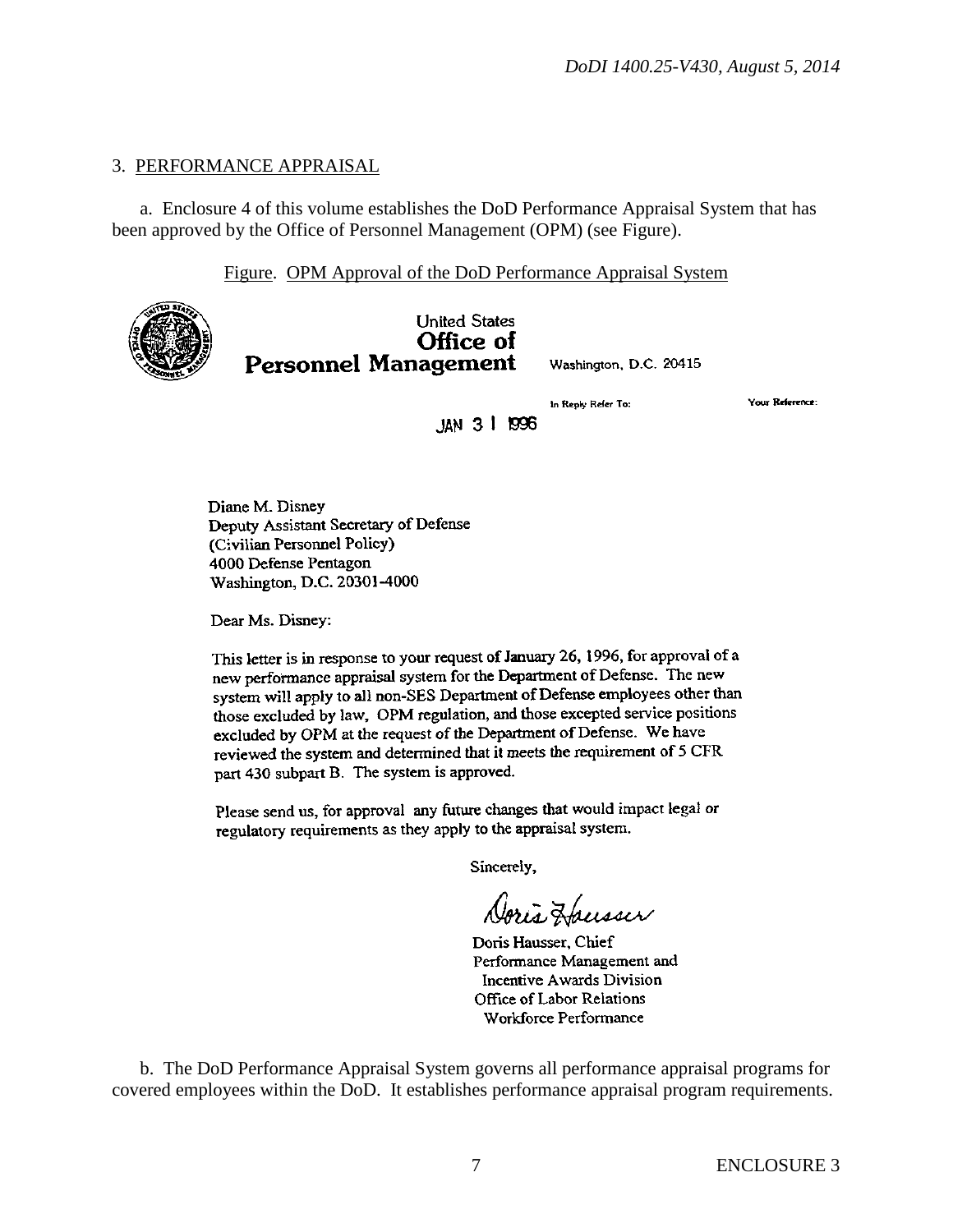Performance appraisal programs established or revised after the effective date of this volume will comply with the DoD Performance Appraisal System, other applicable DoD policies and procedures, References (c) and (d), and other applicable laws and regulations.

4. AWARDS. Awards provide a means to acknowledge, motivate, and reward significant individual, team, or organizational achievements or contributions and will be an integral part of performance management within the DoD. Awards will be granted consistent with EEO policies and free from discrimination regardless of race, color, religion, age, sex, national origin, disability, or genetic information. Volume 451 of DoDI 1400.25 (Reference (i)) implements DoD policies, procedures, and requirements governing awards programs within the DoD.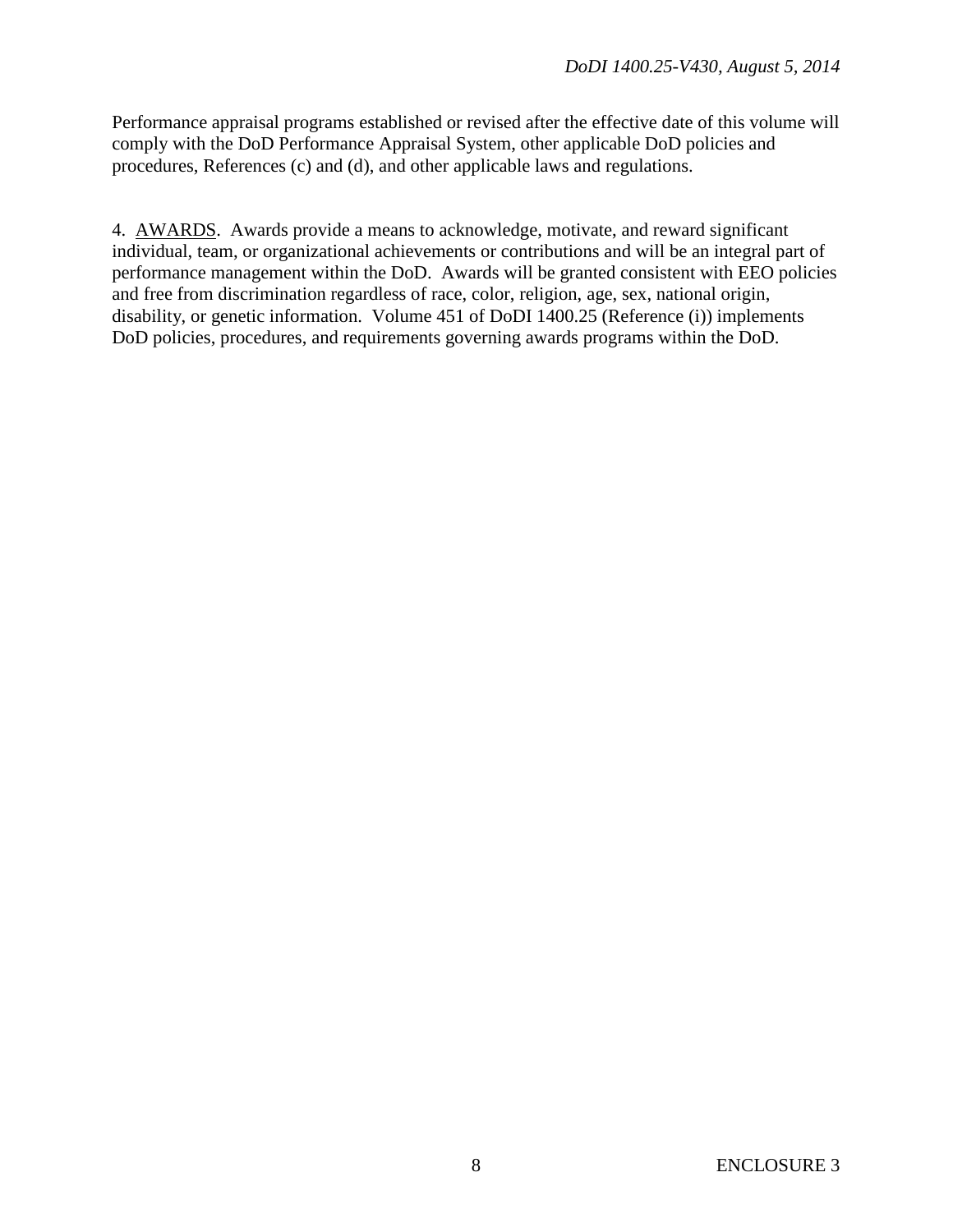# DoD PERFORMANCE APPRAISAL SYSTEM

1. PURPOSE. This enclosure establishes the DoD Performance Appraisal System. The system governs all performance appraisal programs within the DoD established or revised after the effective date of the system. Such programs will fully comply with the system, other applicable DoD policies and procedures, Reference (c), sections 430, 451, and 531 of Reference (d), and other applicable laws and regulations.

#### 2. COVERAGE

a. DoD Component Coverage. The DoD Performance Appraisal System applies to all DoD Components **except**:

(1) Defense Civilian Intelligence Personnel System positions appointed under section 1601 of Reference (j).

(2) Other DoD organizations excluded from coverage by other applicable law.

b. Employee Coverage. As provided for by section 4301(2) of Reference (c), the DoD Performance Appraisal System covers appropriated fund employees employed by the DoD (including senior-level and scientific and professional employees paid under section 5376 of Reference (c)) **except** for:

(1) Employees outside the United States who are paid in accordance with prevailing rates for the local nationals in that area.

(2) Individuals in the Senior Executive Service.

(3) Individuals appointed by the President.

(4) Individuals occupying excepted service positions for which employment is not reasonably expected to exceed the minimum period established in performance appraisal programs in a consecutive 12-month period.

(5) Individuals who:

(a) Are serving in positions under a temporary appointment for less than 1 year.

(b) Agree to serve without a performance evaluation.

(c) Will not be considered for a reappointment or for an increase in pay based in whole or in part on performance.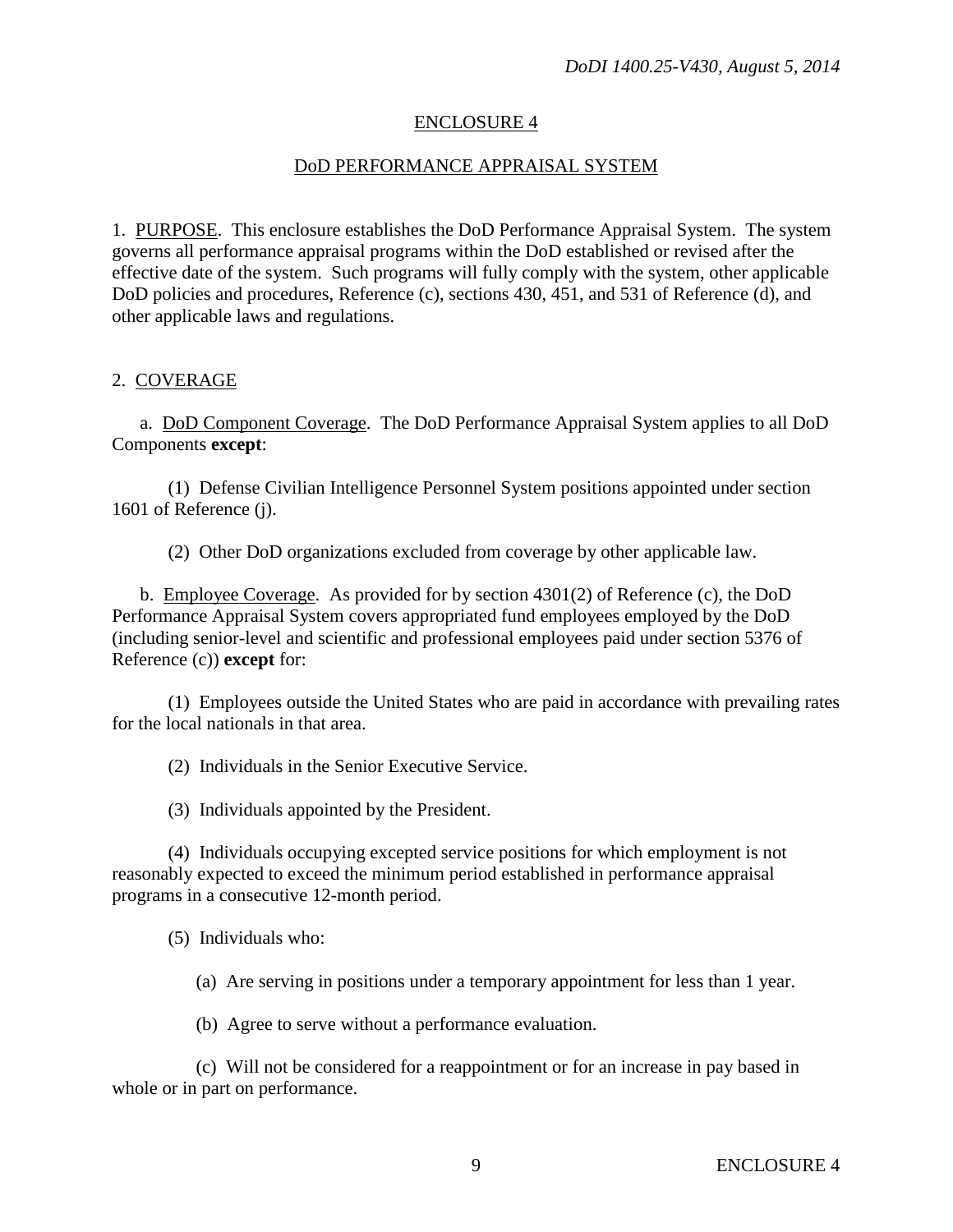(6) Civil Service Mariners of the Military Sealift Command, Department of the Navy.

(7) U.S. citizen excepted service employees of the North Atlantic Treaty Organization and Supreme Headquarters Allied Powers Europe international staff.

(8) Individuals excluded from coverage under other applicable law.

#### 3. PERFORMANCE APPRAISAL PROGRAM REQUIREMENTS

a. General. Each DoD Component will ensure continuation of current or establishment of one or more performance appraisal programs as provided under section 4 of this enclosure. New or revised performance appraisal programs will:

(1) Comply with the DoD Performance Appraisal System.

- (2) State they comply with the system.
- (3) Indicate the effective date.
- (4) Specify which employees are covered.
- (5) Designate the pattern of summary level selected.
- (6) Indicate the appraisal period.

(7) Specify the procedures and requirements for planning, monitoring, developing, evaluating, and rewarding performance.

(8) Contain a savings provision comparable to that in section 430.201(b) of Reference (d). No employee may be concurrently covered by more than one performance appraisal program.

#### b. Performance Plans

(1) Employees must have approved written, or otherwise recorded, performance plans based on work assignments and responsibilities. The plans cover the official appraisal period.

(2) Performance plans are provided to employees at the beginning of each appraisal period (normally within 30 days). They include all critical and, where used, non-critical elements and related performance standards. They may also include additional performance elements and related performance standards. Performance plans may contain any combination of critical, non-critical, and additional elements and related performance standards. However, each performance plan must have at least one critical element that addresses individual performance.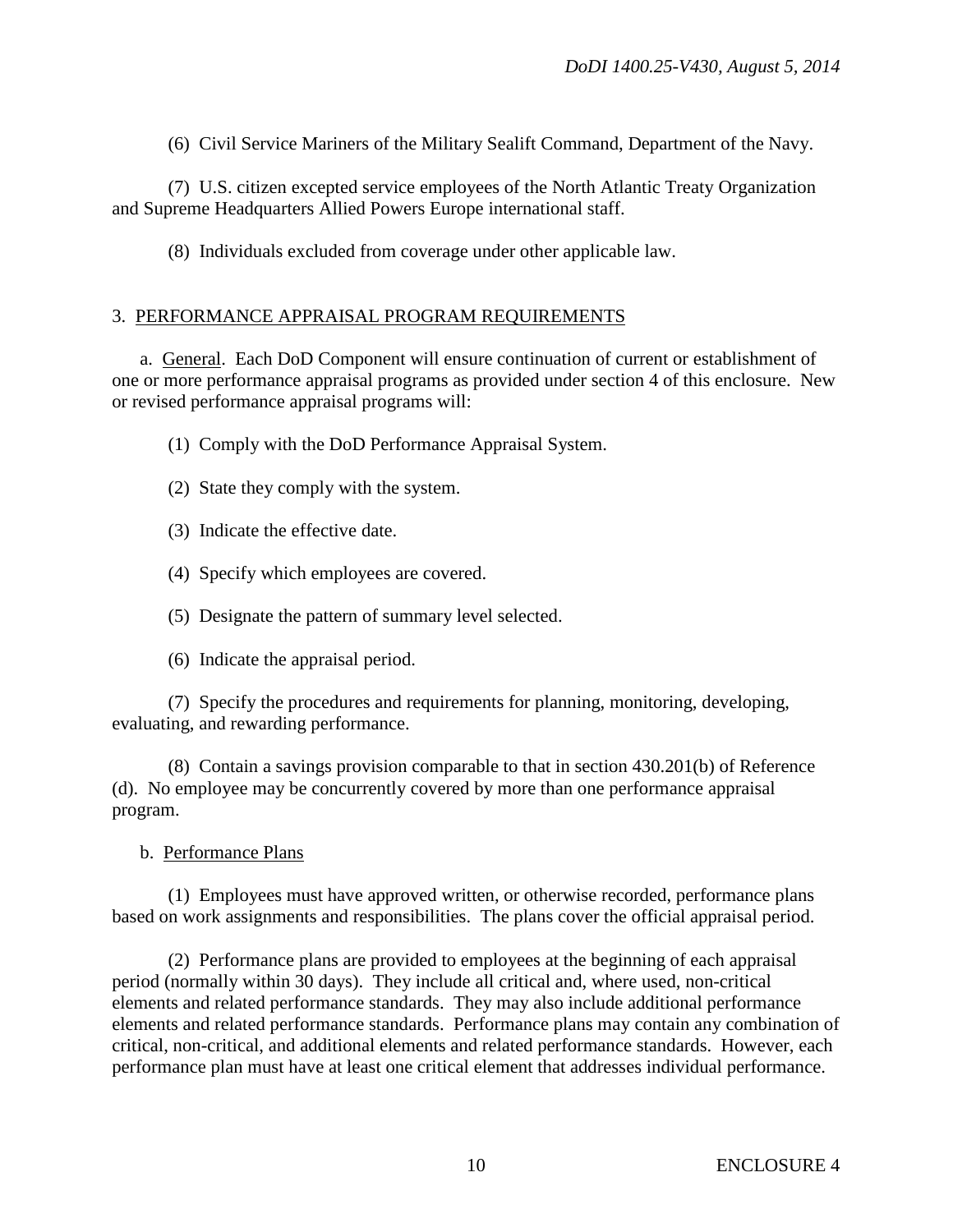c. Employee Involvement. Performance programs provide for employee participation in program development, implementation, and application. For employees who are represented by a labor organization that is accorded exclusive recognition pursuant to chapter 71of Reference (c), employee involvement will take place consistent with the requirements of that chapter. For other employees, organizations will determine the method of employee involvement consistent with applicable law and regulation. Programs should encourage employee participation in establishing performance standards.

#### d. Appraisal Periods

(1) Performance appraisal programs will establish an official appraisal period during which performance is monitored and for which a rating of record is prepared. The programs generally designate appraisal periods so that employees are provided a rating of record on an annual basis. When employee work assignments and responsibilities warrant or where performance management objectives can be achieved more effectively, longer appraisal periods may be granted.

(2) A rating of record will be given to each employee as soon as practicable after the end of the appraisal period. When a rating of record cannot be prepared at the time specified in the program, the appraisal period should be extended until the conditions necessary to meet the minimum period of performance have been met. A rating of record for such employees must be prepared as soon as practicable.

e. Elements. Each performance appraisal program will provide for a minimum of two rating levels for each critical and non-critical element. Critical elements must include rating levels at the "Fully Successful" or equivalent level and at the "Unacceptable" level.

f. Performance Standards. Performance standards will be established at the "Fully Successful" or equivalent level for all critical elements and also may be established at other levels. For non-critical elements, performance standards will be established at whatever level is appropriate. The absence of an established performance standard at a level specified in the appraisal program does not necessarily prevent an assessment that performance is at that level.

g. Minimum Period of Performance. Performance appraisal programs will contain at least a 60-day minimum period of performance that must be completed before a performance rating may be prepared.

h. Performance Discussions. Performance appraisal programs will provide for communicating performance plans (e.g., elements, performance expectations, and any goals and objectives) to employees. They will also include the methods for appraising each critical and non-critical element during the appraisal period against the employee's performance standards. The appraisal methods will include, but not be limited to, one or more progress reviews during each appraisal period. To the maximum extent possible, progress reviews will be informative and developmental in nature and focus on how to improve future performance.

## i. Summary Level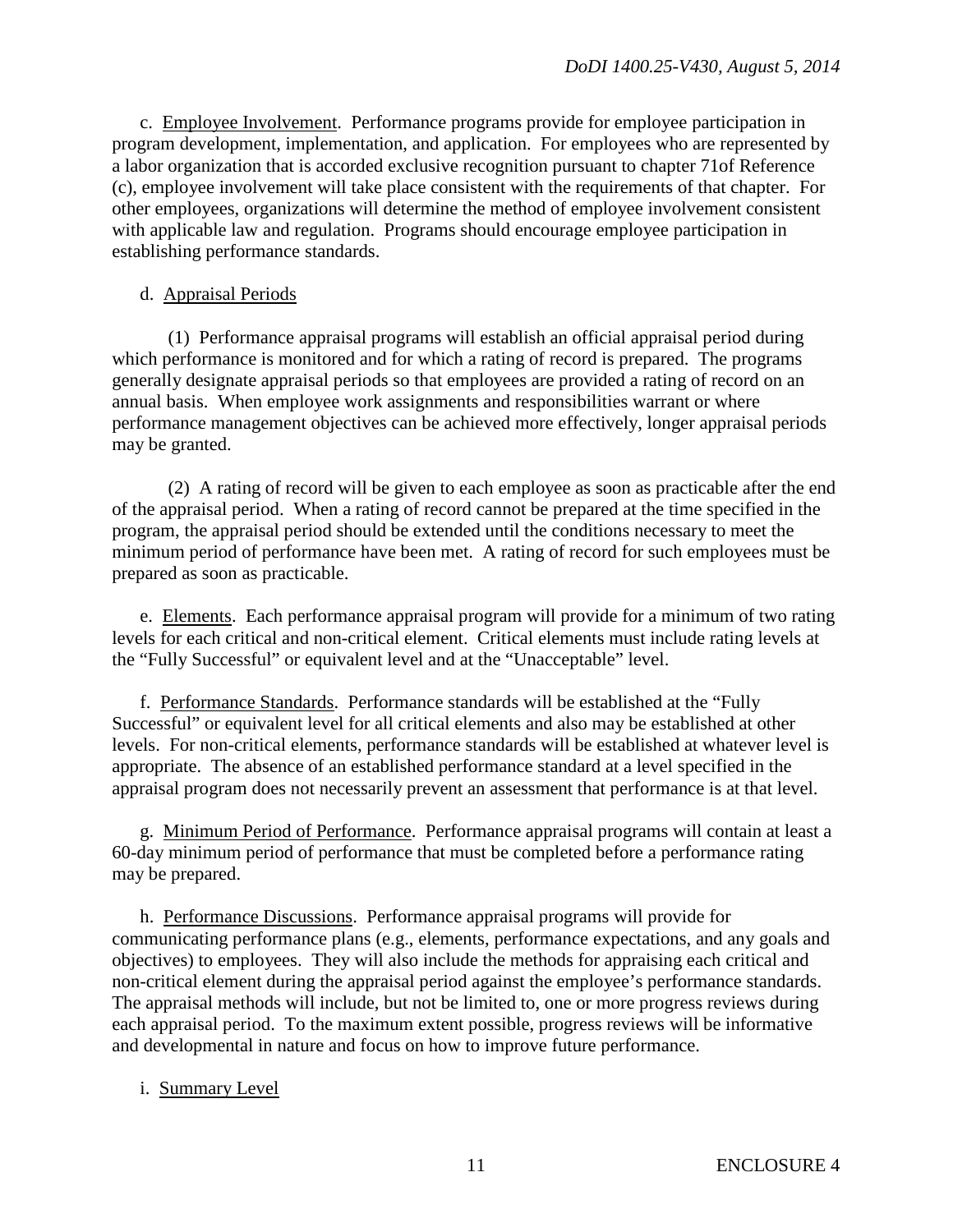(1) Each performance appraisal program will provide one, and only one summary level pattern (as described in section 430.208(d)(1) of Reference (d)). The table below provides the summary levels associated with each pattern. Under the patterns, Level 1 through Level 5 are ordered performance categories, with Level 1 as the lowest and Level 5 as the highest. Level 1 is "Unacceptable," Level 3 is "Fully Successful" or equivalent; and Level 5 is "Outstanding" or equivalent. The term "Outstanding" will be used only to describe a Level 5 summary.

| <b>PATTERN</b>   | 1 | $\overline{2}$ | 3 |   | 5 |
|------------------|---|----------------|---|---|---|
| $\mathbf{A}$     | X |                | X |   |   |
| B                | X |                | X |   | X |
| $\mathcal{C}$    | X |                | X | X |   |
| D                | X | X              | X |   |   |
| E                | X |                | X | X | X |
| $\boldsymbol{F}$ | X | X              | X |   | X |
| G                | X | X              | X | X |   |
| H                | X | X              | X | X | X |

#### Table. Summary Levels

(2) Procedures for deriving and assigning a summary level will be based on appraisal of performance on critical elements and, where applicable, non-critical elements. A summary level must be assigned when a performance rating is prepared as part of a rating of record. Assigning a summary level at other times is optional.

j. Distribution of Ratings. Performance appraisal programs will not establish a forced distribution of summary ratings. This does not prevent making other distinctions among employees or groups of employees based on performance for purposes other than assigning a summary level (e.g., for award determinations and promotion decisions).

k. Details, Transfers, and Other Special Circumstances. Performance appraisal programs will establish criteria and procedures to address the performance of employees who are on detail, who are transferred, and for other special circumstances established under the program. In situations involving long-term training, managers and supervisors may develop a performance plan related to the training. The plan could include achievement of specific training objectives. These objectives may be determined to be critical or non-critical.

l. Transfer of Rating. Performance appraisal programs will establish criteria and procedures to address the performance of employees who are transferred. These criteria and procedures will provide for a transfer of the employee's most recent ratings of record, and any subsequent performance ratings, when an employee transfers. The DoD Components will take into consideration transferred ratings covering an employee's performance within their current appraisal period when deriving the next rating of record.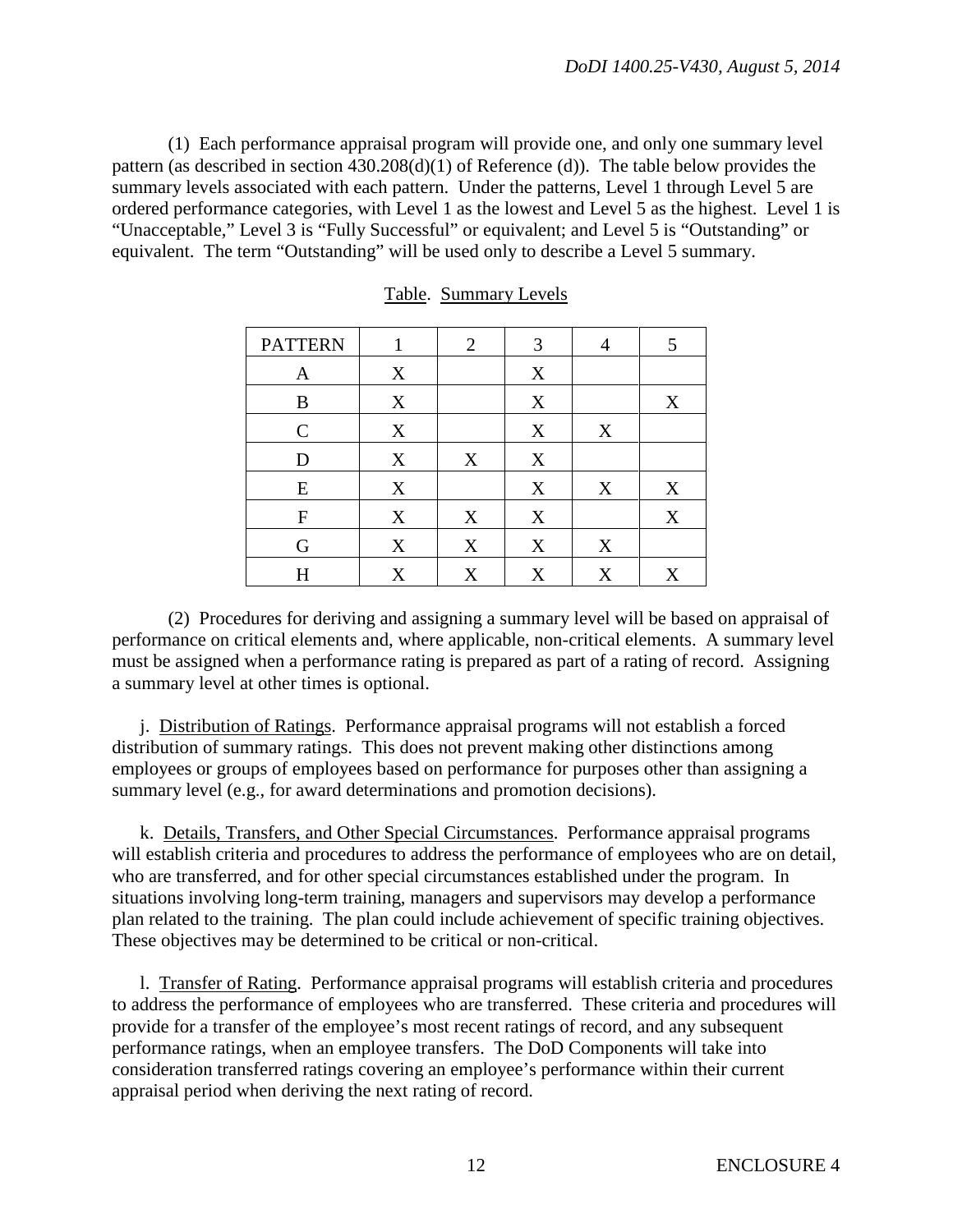m. Related Personnel Actions. Performance appraisal programs will provide for performance appraisals to be used as a basis for taking appropriate personnel actions in accordance with applicable provisions of law and regulation.

#### n. Below "Fully Successful" Performance

(1) Programs may provide that managers and supervisors provide assistance to employees whose performance is determined to be below "Fully Successful" or equivalent but above "Unacceptable" at any time during the appraisal period.

(2) Performance appraisal programs will require that managers and supervisors provide assistance to employees to improve unacceptable performance. Assistance may be provided at any time during the appraisal period that performance is determined to be "Unacceptable" in one or more critical elements. Programs will also provide for reassigning, reducing in grade, or removing employees who continue to have unacceptable performance but only after such employees have an opportunity to demonstrate acceptable performance. Programs will also provide for review and approval of "Unacceptable" ratings of record by a higher level management official.

o. Veterans' Ratings. Performance appraisal programs will provide that the rating of record or performance rating for a disabled veteran will not be lowered because the veteran has been absent from work to seek medical treatment as provided in section 430.208(f) of Reference (d).

## 4. IMPLEMENTATION

a. Pursuant to section 430.201(b) of Reference (d) and this volume, current DoD Component performance management plans approved by OPM continue in effect as appraisal programs under the DoD Performance Appraisal System (see paragraph 3a of this enclosure). Actions initiated against unacceptable employees under a performance management plan in existence before the effective date of this volume will continue to be processed consistent with that preestablished plan.

b. The DoD Components will provide the DASD(CPP) a copy of new or revised performance appraisal programs.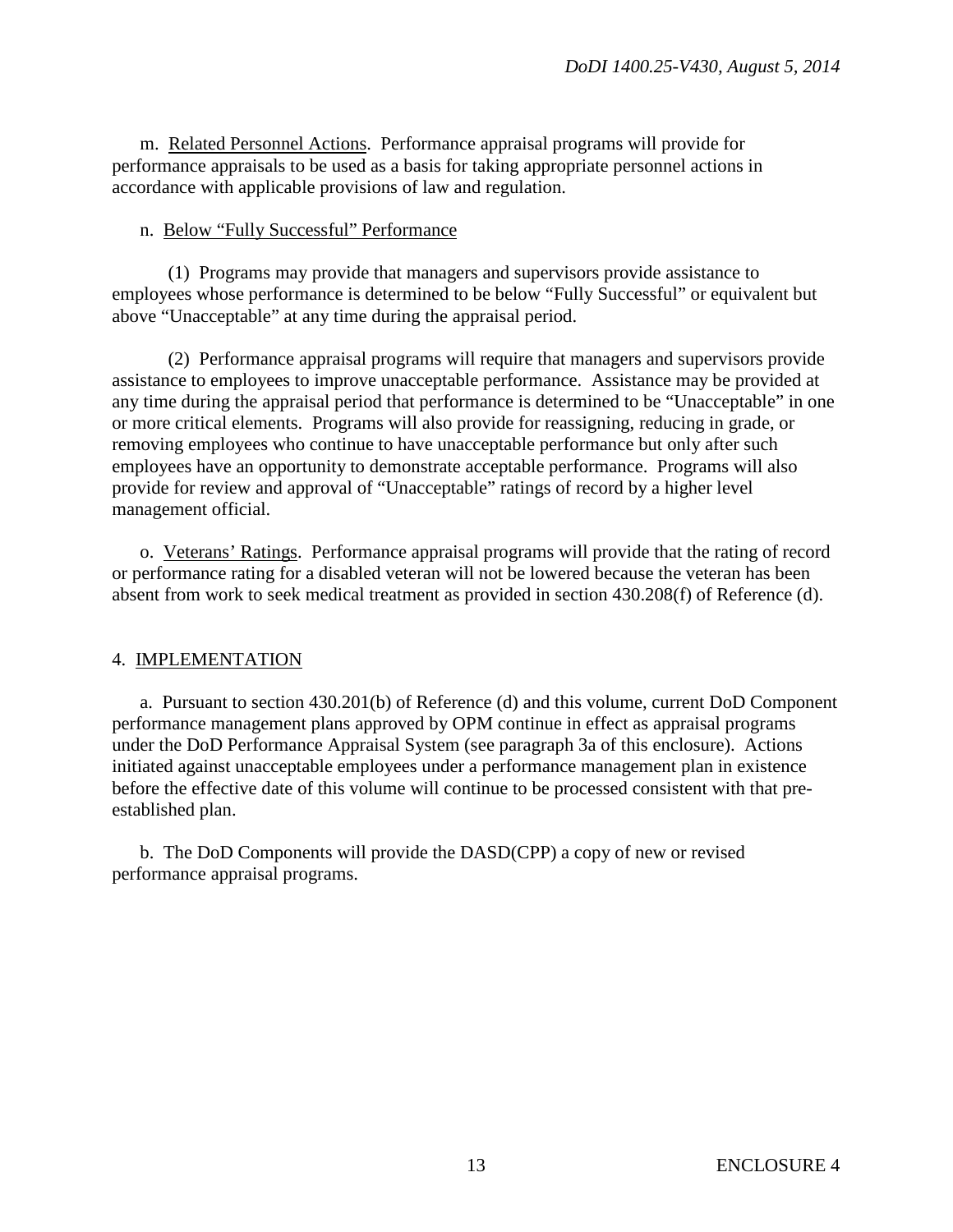## GLOSSARY

## PART I. ABBREVIATIONS AND ACRONYMS

|            | ASD(R&FM) Assistant Secretary of Defense for Readiness and Force Management |
|------------|-----------------------------------------------------------------------------|
| DASD(CPP)  | Deputy Assistant Secretary of Defense for Civilian Personnel Policy         |
| DoDD       | Department of Defense Directive                                             |
| DoDI       | Department of Defense Instruction                                           |
| EEO        | <b>Equal Employment Opportunity</b>                                         |
| <b>OPM</b> | <b>Office of Personnel Management</b>                                       |

#### PART II. DEFINITIONS

Unless otherwise noted, these terms and definitions are for the purpose of this volume.

additional performance element. A dimension or aspect of individual, team, or organizational performance that is not a critical or non-critical element. Such elements are not used in assigning a summary level but, like critical and non-critical elements, are useful for communicating performance expectations and serving as the basis for granting awards.

appraisal. The process under which performance is reviewed and evaluated.

appraisal period. The established period of time for which performance will be reviewed and a rating of record will be prepared.

appraisal program. The specific procedures and requirements for appraisal established within the DoD Components under the policies and parameters of the DoD Performance Appraisal System.

appraisal system. DoD-wide policies and parameters governing performance appraisal programs pursuant to References (c) and (d).

critical element. A work assignment or responsibility of such importance that unacceptable performance on the element would result in a determination that an employee's overall performance is unacceptable.

non-critical element. A dimension or aspect of individual, team, or organizational performance, exclusive of a critical element, that is used in assigning a summary level. Such elements may include, but are not limited to, objectives, goals, program plans, work plans, and other means of